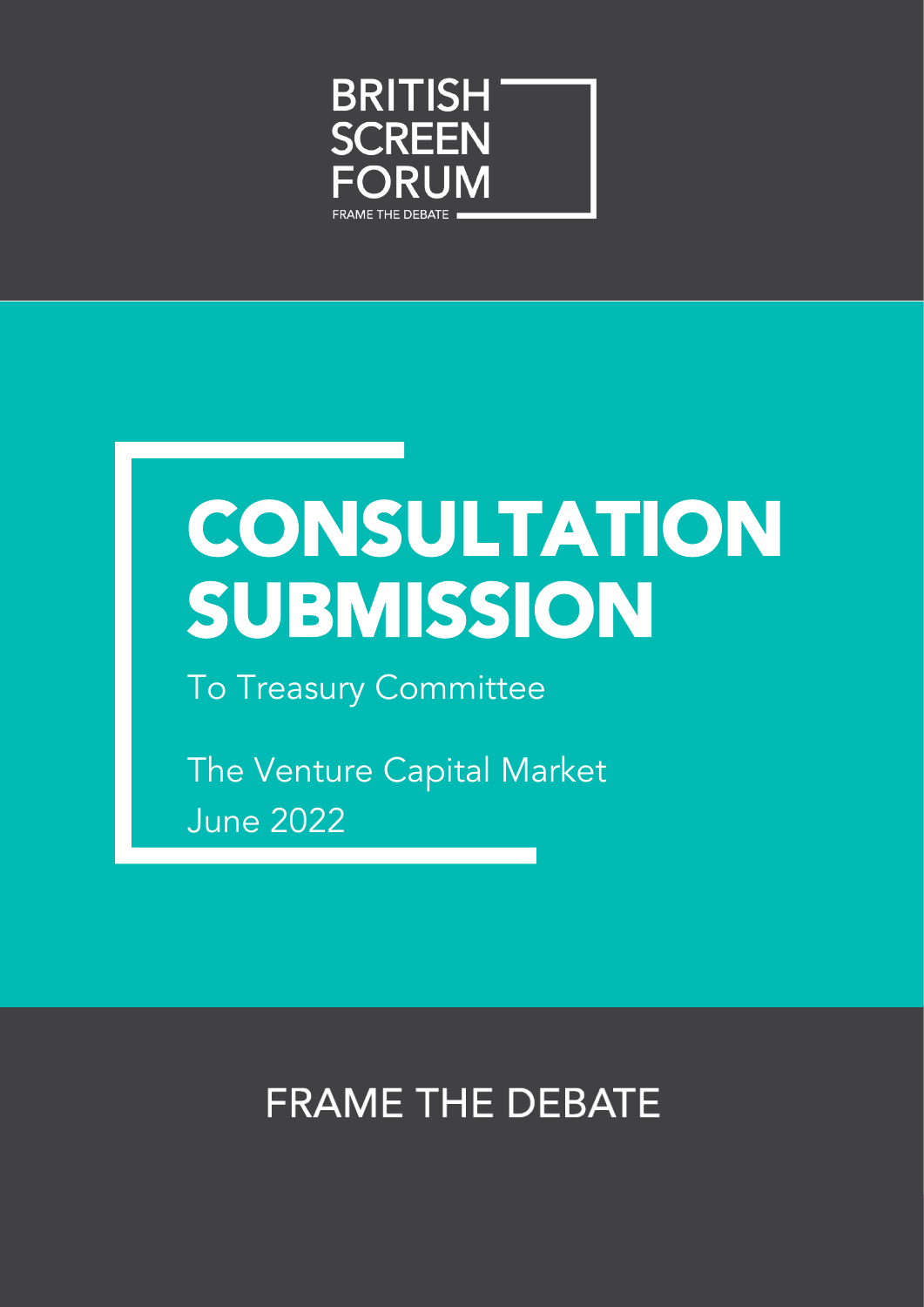### **CONTENTS**

| D. The operation and effectiveness of the current EIS and SEIS schemes  6 |  |
|---------------------------------------------------------------------------|--|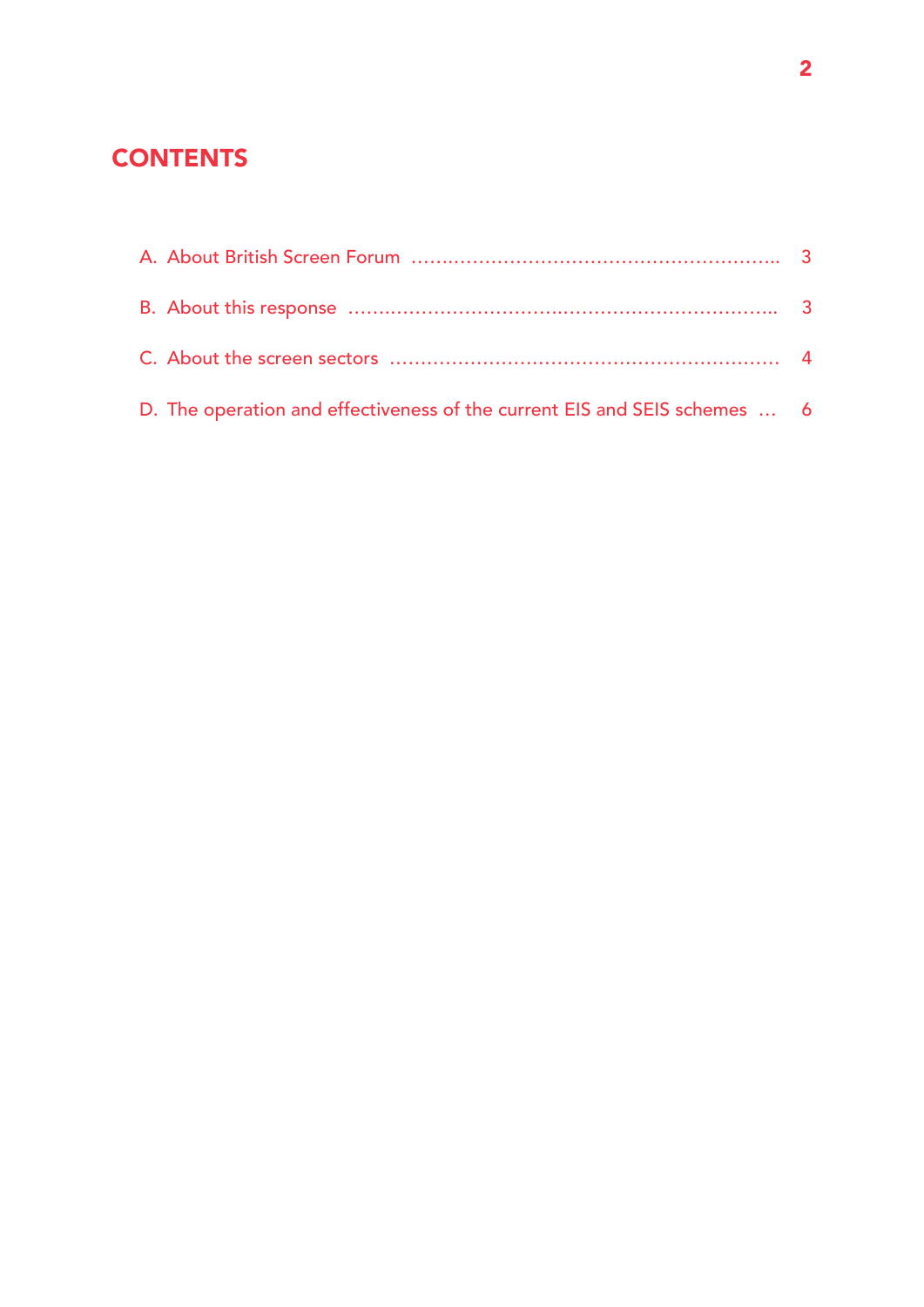#### ABOUT BRITISH SCREEN FORUM

This submission is being made by British Screen Forum, a membership organisation through which many of the best informed and most influential people in the UK screen sectors convene to interrogate issues of importance and influence policy and the thinking around policy.

We provide a unique and trusted space for key players from the screen sectors to come together to debate the implications of the evolving landscape and the policy and regulatory environment, and to gain unrivalled insight into emerging themes and innovative technologies.

Members are senior figures drawn from a wide range of businesses and organisations operating in the film, TV, video game and/or online sectors. We aim to cover the whole value chain as well as the full range of means of distribution, so include members who can speak for writers, technicians, independent producers, directors, studio operators, distributors, exhibitors, broadcasters, games publishers, games developers, pay TV platforms and online platforms. It is a unique cross-sectoral mix, with a balance of creative, policy and business specialists. Further details are available on our website<sup>1</sup>.

#### ABOUT THIS RESPONSE

This response has been prepared in consultation with our Members, many of whom have a direct or indirect interest in the operation of the venture capital markets, and especially in the operation of the EIS and SEIS schemes. Our comments are limited to the operation and effectiveness of those particular schemes following a number of changes made to them in recent years which have had a detrimental effect on early-stage screen sector companies and on independent film production companies in particular.

British Screen Forum has taken a long standing interest in EIS/SEIS as it plays a significant role in supporting investment into independent film and TV production and video game development companies which make up a key part of the screen sectors and the broader creative economy. This briefing follows substantive engagement with Treasury, HMRC and DCMS both in the period leading up to the publication of new guidance by HMRC in April  $2018$  and subsequently<sup>2</sup>.

<sup>1</sup> <https://britishscreenforum.co.uk/>

<sup>2</sup> Prior to 2020, such engagement took place under our former name, British Screen Advisory Council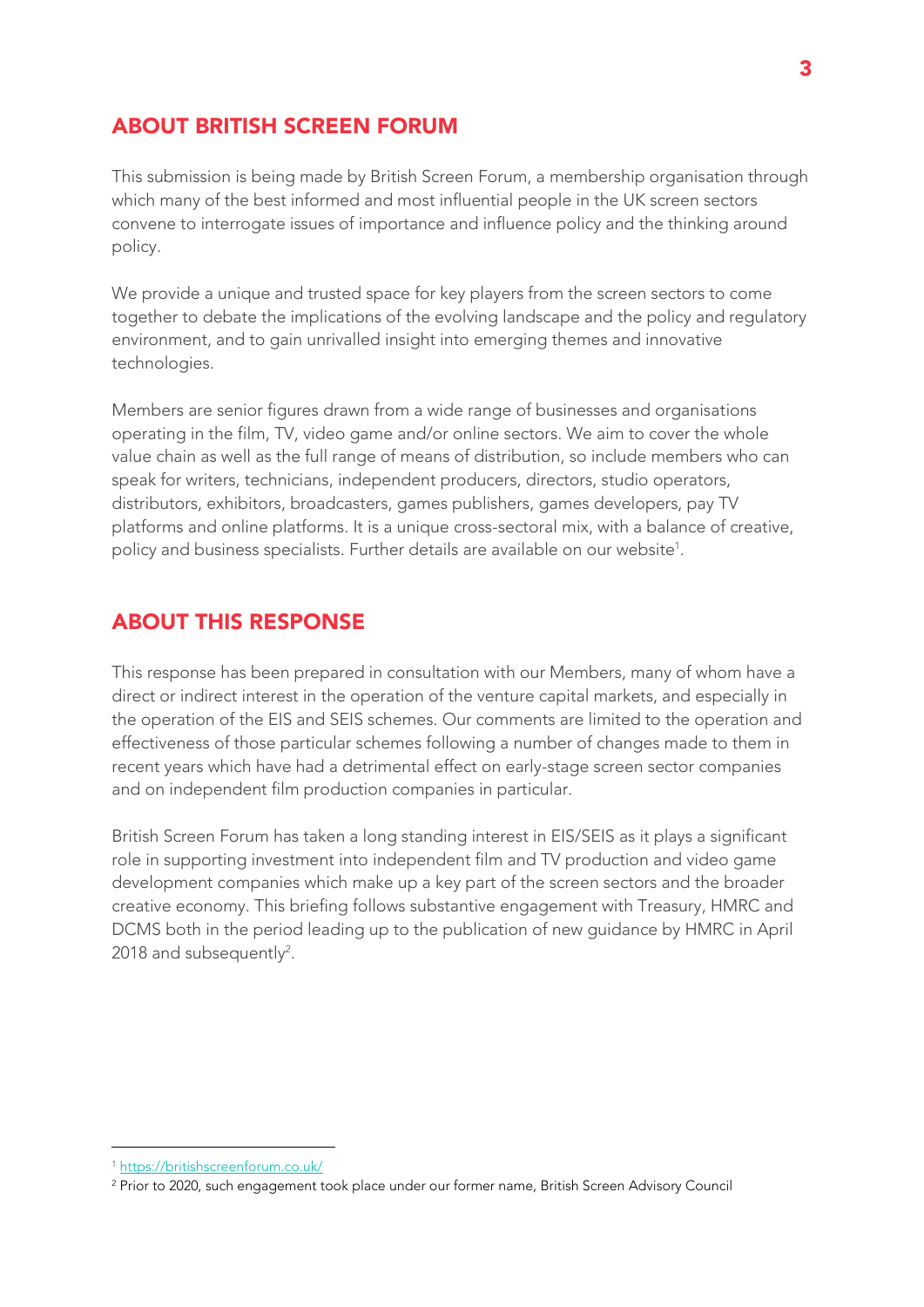#### ABOUT THE SCREEN SECTORS

The screen sectors are a key part of the Creative Industries which represent a global economic success story for the UK. The overall Creative Industries contributed £112 billion to the UK economy in 2021, equivalent to 5.8% of UK Gross Value Added (GVA). In 2020, they generated over £41 billion in exports and accounted for 2.2 million jobs. All three of these measures have grown at markedly faster rates than the overall UK economy. By way of comparison, the Creative Industries are bigger than the automotive and aerospace, defence, security and space (ADSS) sectors combined in terms of both GVA and employment.

The screen sectors are a subset of the Creative Industries and comprise film, TV, video games and online audiovisual services. DCMS statistics do not enable a precise calculation of the scale of their contribution to the overall Creative Industries figures, but the following export related examples give an illustration of their significance: UK television exports were worth £1.4 billion in 2020/21 and the UK is the world's second most successful exporter of TV content after the USA<sup>3</sup>; in the last full year before Covid-19 shut down cinemas, UK films earned a record worldwide gross of \$10.3 billion in 2019, a 29% share of the global box office 4 .

Being based in human creativity, screen sector jobs are considered more resistant than most to technological replacement and are high productivity in nature: productivity in the video game sector was 83% higher than the UK average in 2019, productivity was 36% higher than the UK average for visual effects, 27% higher for animation, and 23% higher for film, highend TV and children's TV<sup>5</sup>.

Importantly, especially in light of current geo-political events, the screen sectors are largely self-sufficient and can thrive without needing sensitive inputs such as raw materials from Russia. This lack of dependence on long and complex supply chains has enabled the sector to recover at pace from the temporary, pandemic-related interruption to production in 2020. Already on a steep upward curve prior to the pandemic, spending on film and high-end TV production in the UK recovered to a record £5.6bn in 2021, double its 2016 level<sup>6</sup>.

In addition, the projection of our cultural and democratic values through UK audiovisual content viewed across the globe provide soft-power benefits of a kind that no other sector can offer.

In film and TV, record production levels are driven by both domestic and global media companies choosing the UK as the best place to make high quality content, with resultant high levels of inward investment from US Studios and streaming (video on demand) companies. This success is in turn built on a range of factors, including the UK's historic

<sup>3</sup> Source: EURODATA TV / MEDIAMETRIE. Figures relate to the period: 1 March 2015 to 28 February 2016

<sup>4</sup> Source: "UK films at the worldwide box office, 2021", BFI, March 2022

<sup>5</sup> Source: [Screen Business 2021,](https://www.bfi.org.uk/industry-data-insights/reports/uk-screen-sector-economy) Olsberg•SPI with Nordicity, December 2021

<sup>6</sup> Data source: "Film, high-end television and animation programmes production in the UK: full-year 2021", BFI, February 2022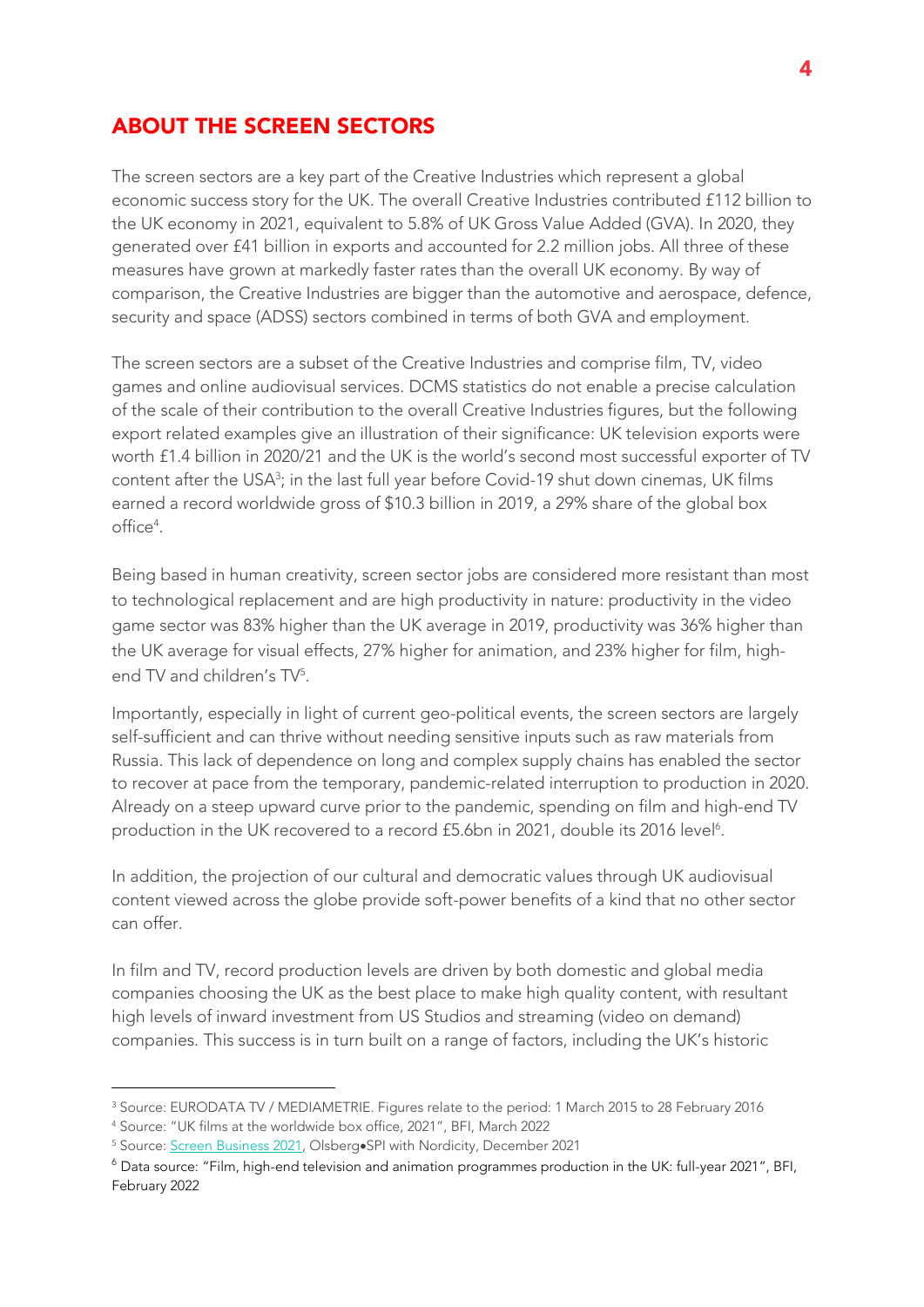ability to develop talent through the opportunities and experience provided in the independent UK film sub-sector, thus providing the proven and experienced talent and crew that big budget productions demand. British Screen Forum research has demonstrated that of those working in key roles on UK inward investment films, 41% of career credits were gained in independent British films<sup>7</sup>. Such films are unlikely to be sequels or to be part of a successful existing franchise, and often break new ground and explore under-represented aspects of past and present (and sometimes potential future) UK life. This gives them a particular cultural importance, but it also increases their risk profile and makes their financing more challenging.

However talented the filmmakers, the unavoidable reality is that no-one knows in advance which films will be hits. Historically, the risk was shared between hundreds of independent distributors throughout the world, each pre-buying twenty or thirty films a year in advance of production, and judging that, across the piece, the hits would pay for the failures. Once the films were completed, a more informed judgement could be made and marketing spend concentrated on those with the best chance of success, with the others quietly consigned to the shelf. The ability to bear this risk was founded on exploiting the long tail - ancillary revenues in DVD, Pay and Free TV.

It is therefore a matter of great concern for the screen sectors as a whole that the UK independent film sector has been in very choppy waters for a number of years as it navigates the transition to digital distribution and sales models. This transition has seen a marked reduction in revenues from international pre-sales, for example from DVD distributors and Free TV broadcasters, which have traditionally played such a crucial role in the complex finance packages that fund the production of UK independent films. This decline in pre-sales has not yet been offset by new and growing revenues from video-on-demand or by the emergence of new buyers in the form of streaming platforms such as Netflix, and the recent increase in production costs – driven by both the sharp rise in demand for experienced talent and crew, and by the cost of adhering to Covid- related protocols – has exacerbated an already very serious problem.

In such circumstances, risk equity funding – of the type encouraged by EIS and SEIS – has become even more vital. This is a hit-driven business, in which the winning productions need to pay for the losing productions. The rewards of success are high, but the sector's risk profile has always made access to risk capital a challenge and that challenge is particularly hard during the current transition period.

<sup>7</sup> Local Heroes and Inbetweeners: The Contribution of the Independent British Feature Film Sector to the UK Audiovisual Production Industry [https://britishscreenforum.co.uk/wp](https://britishscreenforum.co.uk/wp-content/uploads/2019/10/British-Screen-Forum-Workforce-Study-Local-Heroes-and-Inbetweeners-October-2019.pdf)[content/uploads/2019/10/British-Screen-Forum-Workforce-Study-Local-Heroes-and-Inbetweeners-](https://britishscreenforum.co.uk/wp-content/uploads/2019/10/British-Screen-Forum-Workforce-Study-Local-Heroes-and-Inbetweeners-October-2019.pdf)[October-2019.pdf](https://britishscreenforum.co.uk/wp-content/uploads/2019/10/British-Screen-Forum-Workforce-Study-Local-Heroes-and-Inbetweeners-October-2019.pdf)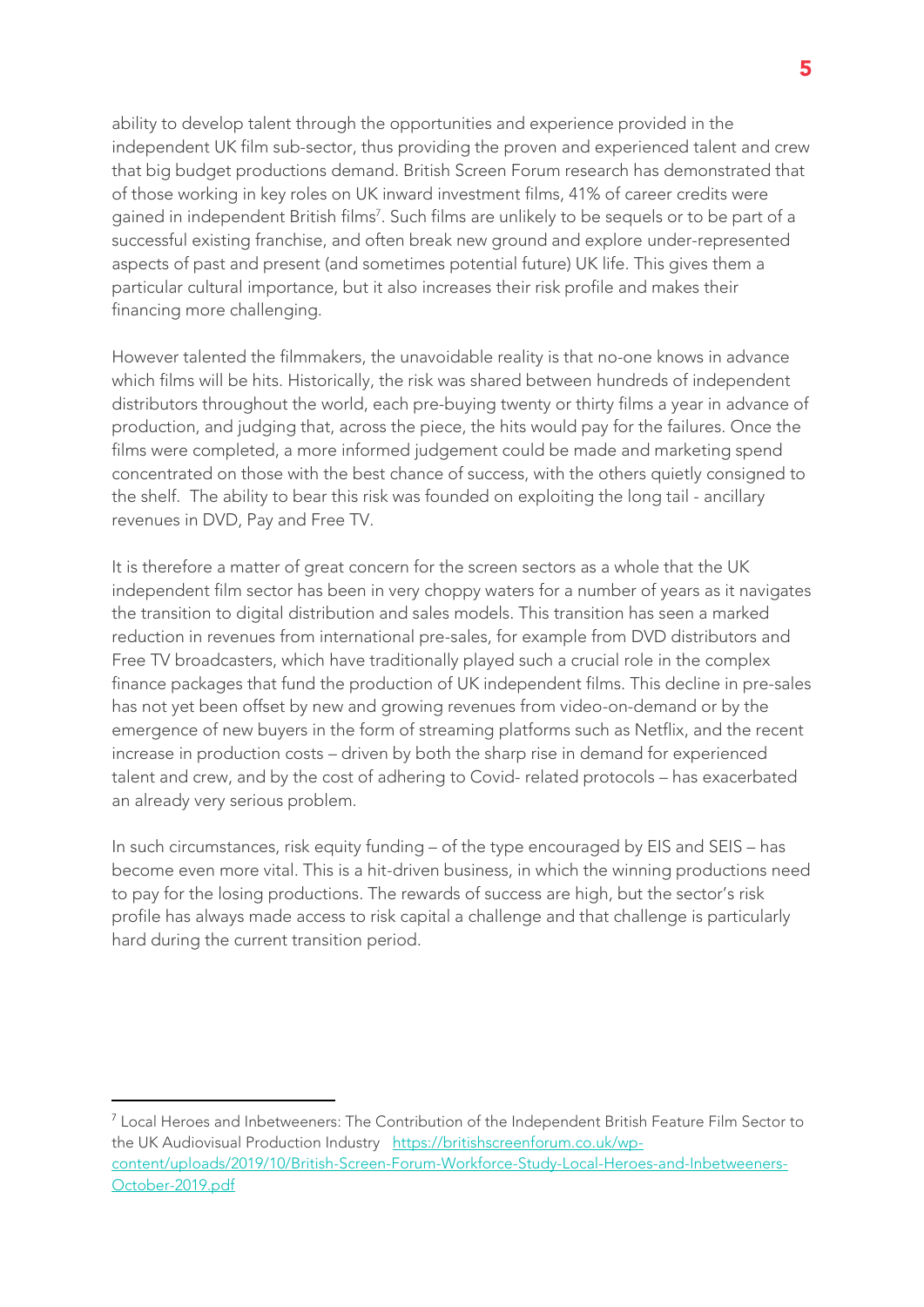#### THE OPERATION AND EFFECTIVENESS OF THE CURRENT EIS AND SEIS SCHEMES

As noted above, many of our Members have a direct or indirect interest in the operation of the venture capital markets, and especially in the operation of the EIS and SEIS schemes. It is therefore of very great concern that – despite repeated assurances that the policy intention was not to exclude film, TV and games companies – the practical effect of the changes brought about in 2017-18 has been to very severely restrict the ability of film and TV production companies in particular to raise risk equity funding through those schemes.

We fully support the policy objective of ensuring that the tax-advantaged venture capital schemes are focused on investment in early-stage companies that have the intention to grow and develop in the longer term. Such tax relief should not be available for investments that are not within the spirit of the schemes; that is, 'capital preservation schemes' where the investor's capital is not significantly at risk and/or the investee company does not have objectives to grow and develop. We therefore welcomed the new statutory 'risk-to-capital' condition for eligibility. It was right for Government to reject calls for film and TV production to be added to the list of excluded activities: the policy objective is fully consistent with EIS or SEIS being used to support film and TV production companies, and games development companies.

Our concern in early 2018 was that the guidance drafted by HMRC was capable of being interpreted in a manner which would, in practice, make it extremely difficult for early-stage film and TV production and games development companies which have the intention to grow and develop in the longer term to benefit from investment through EIS or SEIS. Given the importance to the sector of securing such financing, we feared that the effect on UK independent film production in particular could be chilling, with negative knock-on effects for the broader audiovisual sector over the longer term.

As we noted at the time, much would depend on how individual HMRC Officers interpreted the new guidance in the context of actual advance assurance applications and post investment EIS1 and SEIS1 applications from early-stage screen sector companies.

As 2018 drew to a close, we sought views from our members and other stakeholders on how these had played out in practice during the year. This briefing was provided to DCMS in early 2019 and reflected the clear and uniform view of those we had consulted who had had direct experience of making EIS/SEIS advance assurance applications in relation to tv/film production or video game development companies (hereafter referred to as 'creative screen sector companies').

In short, correspondence from HMRC suggested what amounted to a de facto exclusion of some creative screen sectors may have been in operation. This exclusion appeared to be caused by a lack of understanding of the creative screen sectors as the growth and development pattern of creative screen companies is necessarily different from that which is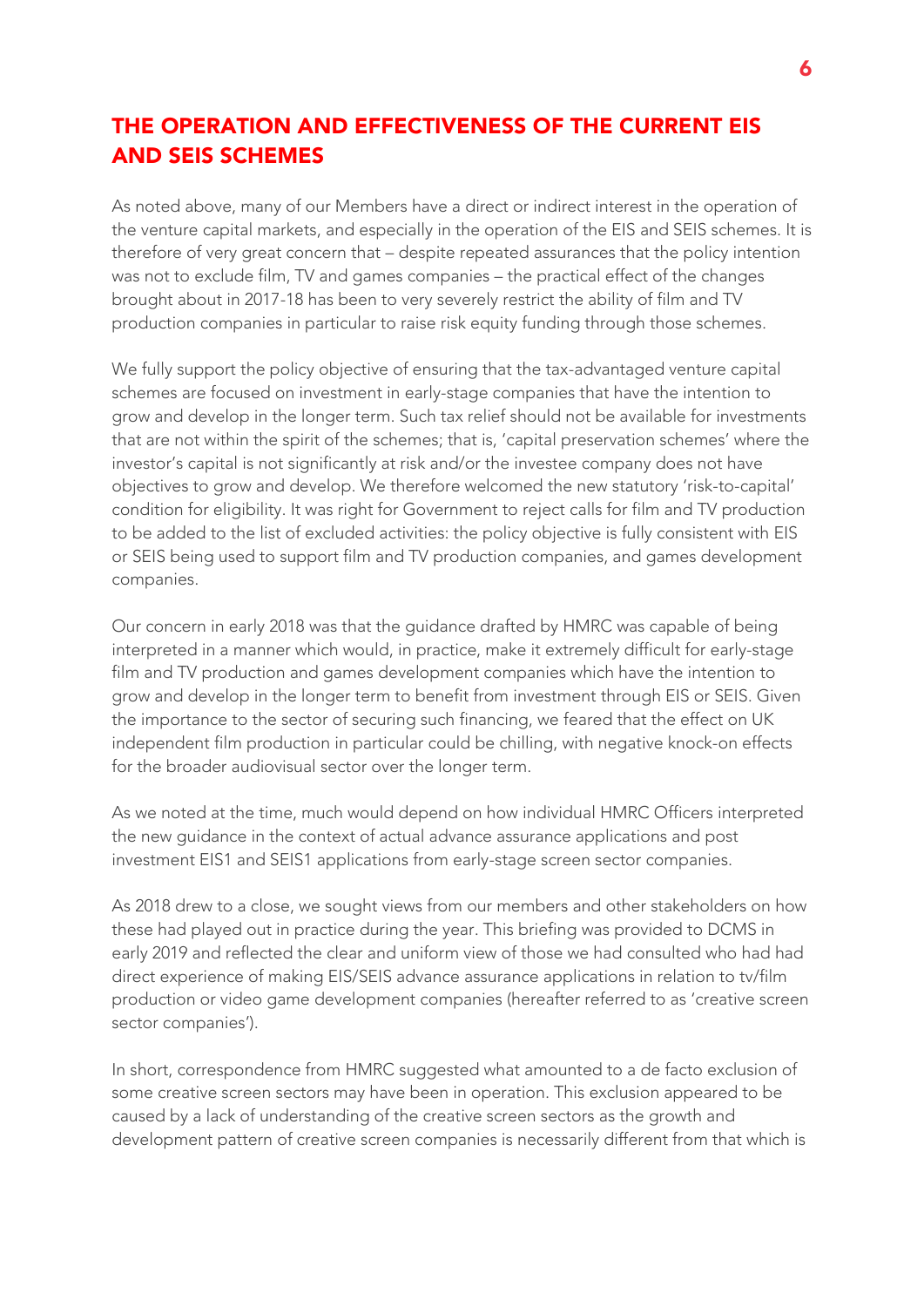typical in other industrial sectors. The position of HMRC was evident in the blanket approach being applied to the sector since the risk to capital condition was introduced.

Our report to DCMS highlighted the fact that stakeholders reported that many rejections or follow up questions or requests for information emanating from HMRC indicate a profound lack of understanding of the normal business practices of creative screen sector companies with ambitions to grow and develop over the longer term. These include:

- Requesting details of purchase of source intellectual property rights for a business plan based on developing original TV formats in-house
- Requesting details of parties to contracts and/or copies of contracts in relation to projects which have experienced producers on board, where it is clear that the project is still in a relatively early stage of development and which require a capital injection to proceed to the stage of generating contracts.
- Querying the planned use of subcontracting for many elements of production projects within the company's portfolio, even though subcontracting for film and TV production projects is recognized in the guidance as normal business practice for film/TV production companies and in that context is not necessarily an indication of capital preservation
- Requesting a detailed revenue waterfall for a project in development, when a waterfall will only be generated when a finance package is completed for a project.

In addition, the approach taken by HMRC led to very lengthy delays. This contrasted starkly with the Treasury assertion that by making it easier to 'weed out' a large number of inappropriate applications at an early stage, the new test would help HMRC to provide advance assurance decisions within the target of 15 working days. Regardless of the eventual outcome of the application, the fact that delays of several (and sometimes many) months were commonplace proved problematic as potential investors were deterred by the extended period of uncertainty over the tax position and the investee companies missed out on commercial opportunities due to lack of funding.

Central to the delays were routine requests for further information. The experience of relevant stakeholders was that creative screen sector applications for advance assurance were typically met with what appeared to be a blanket set of requests for significant amounts of further information. In some cases the information had already been provided and in others the requested information was not relevant or applicable given the nature of the company. This suggested an inappropriate 'tick box' approach was being followed rather than a rounded assessment of relevant factors taking into account the particular nature of normal business practices in the content creation sector.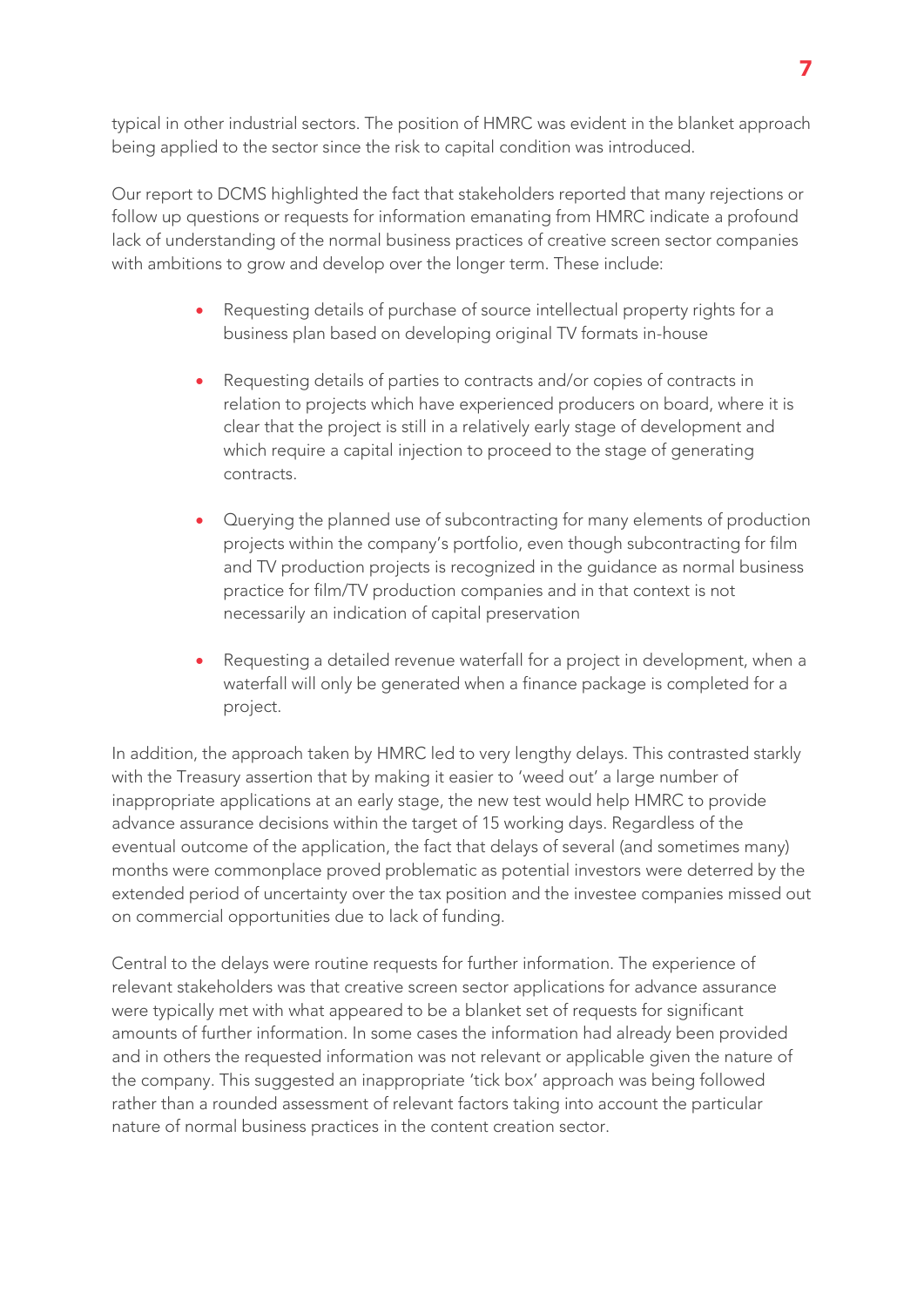Stakeholders advised that the impact of delays was compounded by the impact of inconsistencies in interpretation, especially with regard to the treatment of:

- Use of sub-contracting in planned production projects
- The role of fund managers in operational decision making, even when the company is entrepreneur founded and controlled
- Whether or not assets have been 'wrapped' in a company with an intention to sell them off at the end of the qualifying, even when there is no established market for the assets and the company has a range of other business activities, an entrepreneurial management team and a significant workforce
- Evidence of a long term growth plan it makes no sense for an independent film/TV production company or games development company to plan specific creative projects beyond a 3-5 year window, as the appetite of the market for particular projects is simply unknowable so far in advance. In too many cases, this was being interpreted as lack of a long term growth plan, even though the company had ambitions to develop new projects throughout the interim period.

Although the HMRC Guidance issued in 2018 acknowledged that film production companies would inevitably work through a slate of projects over a period of time, stakeholders reported that the lack of understanding of the sector by HMRC led to a blanket approach, with the phrase "working on a project basis" appearing time and again in rejections of applications from creative screen companies planning a slate of projects. This indicated a common and inappropriate approach to creative businesses which necessarily operate through a series of projects and which seek to grow and develop through the scale, range and success of the projects undertaken. This is the intrinsic nature of independent film/TV production and video game development companies in a hit-based creative sector. The blanket approach experienced by stakeholders was difficult to reconcile with the assurances given to us by Treasury about the policy intention behind the introduction of the risk to capital condition.

Indeed, we had reason to understand that following an HMRC policy review involving consideration of a number of creative screen sector cases, a decision had been taken that companies intending to operate through an ongoing series of creative projects should be considered as failing the 'growth and development' part of the risk to capital condition because each such project has a limited lifespan. This policy approach was being applied not only to advance assurance applications (where an overly cautious approach might have more justification) but also in relation to post-investment claims for tax relief. If such a blanket approach was being applied by HMRC, it would amount to the de facto inclusion of the film/TV production and games development sectors in the 'excluded activities' list even though such a move was explicitly rejected as a policy option and despite assurances given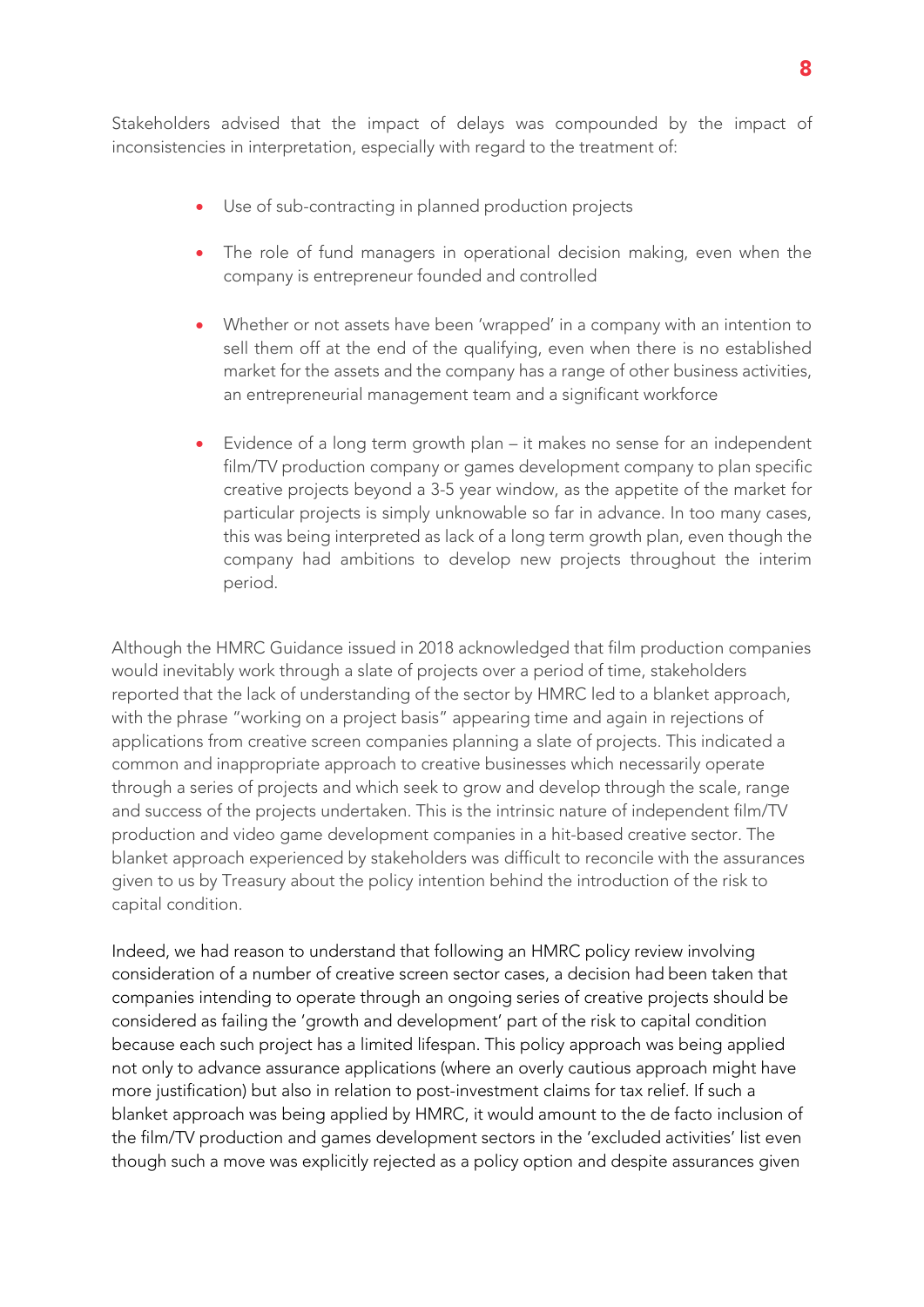to us at the time that the intention was not to make it impossible for such companies to benefit from EIS/SEIS supported investment.

Even if we leave aside the apparent policy position described above, taken together, rejections based on inadequate understanding of the sector and/or a suspicion of growth plans based on a series of creative projects, combined with delays and inconsistencies in decision making, created an inhospitable climate for EIS/SEIS supported investment in the sector. Such investment inevitably found a home elsewhere and was lost to the screen sectors – our stakeholders advised that it was increasingly difficult to sell EIS/SEIS supported investment propositions in content creation businesses to investors because of the scale of these delays and uncertainties, and the perception that HMRC would ultimately decide that they fail the new risk to capital test. It is, of course, difficult to quantify the amount of new venture capital funding that would otherwise have supported new content creation companies, or the contribution such companies might have made in terms of culture and diversity, quite apart from their economic contribution.

Our conclusion at the start of 2019 was that the concerns we expressed at the time the guidance was being developed were being realised and that the impact was likely to be significantly detrimental to the independent film/TV production and games development sectors. Given the role of those sectors within the broader audiovisual ecology, especially with regard to talent development, the long term effects on a key economic sector for the UK were likely to be significant.

Following our report to DCMS in early 2019, we held a number of meetings directly with HMRC in order to try and resolve a number of issues of interpretation which we judged to arise from a lack of understanding of normal business practices within the screen sectors. As part of that process we detailed how the guidance could be changed in order to encourage HMRC Officers to assess applications in a manner which reflected the letter of the risk to capital condition, the policy intention which lay behind the condition, and the normal working practices of legitimate screen sector content creatin companies with a genuine aim to grow and develop.

Although significant changes to the relevant HMRC guidance were made in 2021, there is little evidence to date that those changes have had a material impact in practice on the decisions being made by HMRC. In the intervening years, many private investors have simply looked to other sectors and abandoned our own, and some fund managers have ceased offering investment opportunities in the sector. The result has been that the EIS and SEIS schemes, once an important source of finance for early stage independent film production companies in particular, are now providing very little support to this sector.

We have commissioned a study of independent film finance in order, among other things, to evidence the scale of the fall in EIS/SEIS supported investment in UK independent film production in particular and hope to publish later this year, but it is already evident that the decline is highly significant. The fact that it has come at a time of great challenge for this particular sub-sector, which is so important in developing the talent on which the broader screen sectors depend, is of particular concern and we very much hope that an outcome of